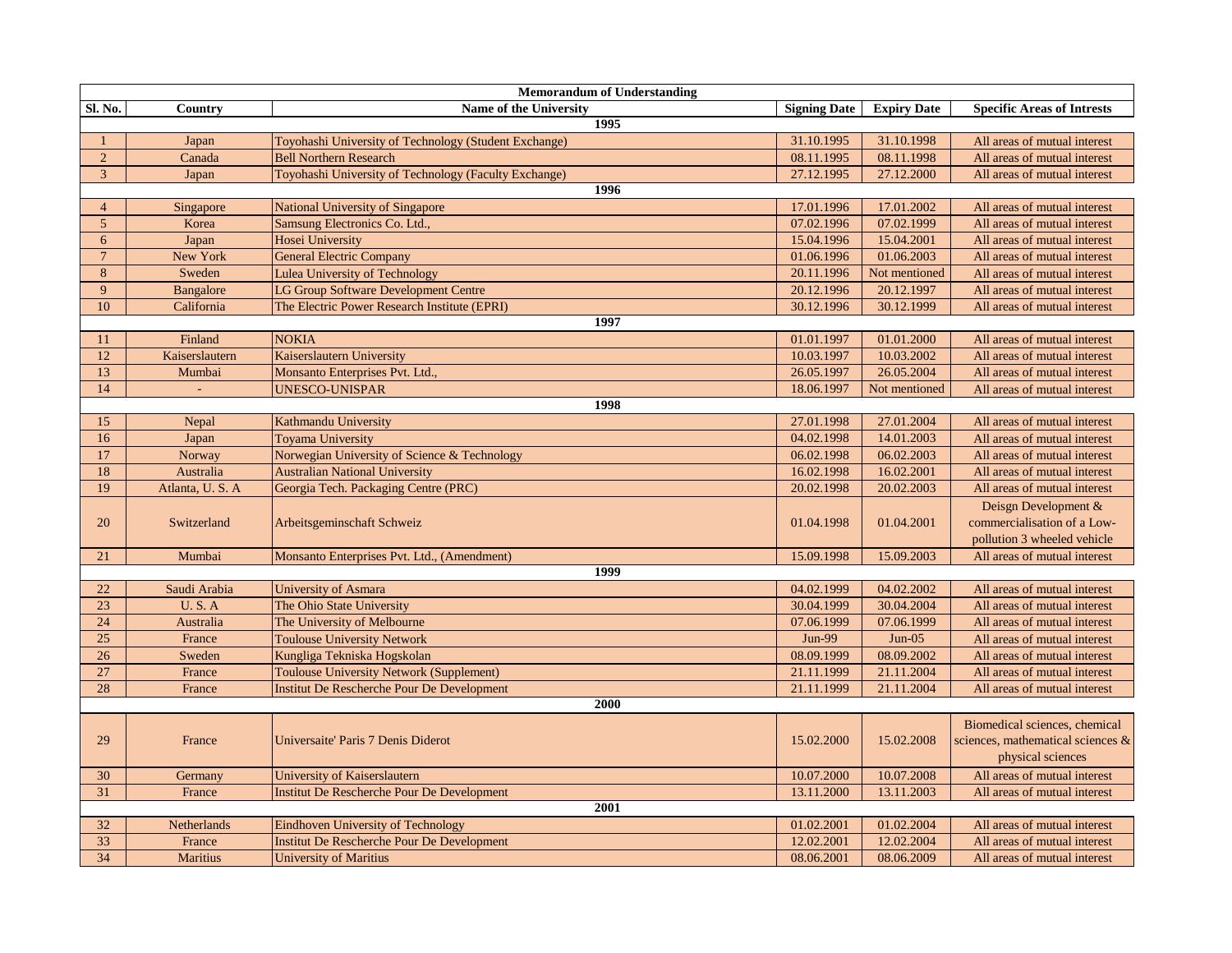| 35 | Singapore           | <b>National University of Singapore</b>                                          | 18.07.2001 | 18.07.2006    | structural biology                                                                            |  |  |
|----|---------------------|----------------------------------------------------------------------------------|------------|---------------|-----------------------------------------------------------------------------------------------|--|--|
| 36 | Germany             | Samsung Electronics Co. Ltd., Jena                                               | 28.08.2001 | 28.08.2007    | Optics, optical thin films,<br>precision engineering & exchange<br>of scientists and students |  |  |
| 37 | Germany             | Fraunhofer Institute for Applied Optics and Precision Engineering, Jena          | 28.08.2001 | 28.08.2007    | All areas of mutual interest                                                                  |  |  |
| 38 | Norway              | Norwegian University of Science & Technology                                     | 27.12.2001 | 27.12.2007    | All areas of mutual interest                                                                  |  |  |
|    |                     | $\sqrt{2002}$                                                                    |            |               |                                                                                               |  |  |
| 39 | Germany             | <b>Technical University of Munich</b>                                            | 22.03.2002 | 22.03.2010    | All areas of mutual interest                                                                  |  |  |
| 40 | Sweden              | Kungliga Tekniska Hogskolan                                                      | 07.10.2002 | 07.10.2008    | All areas of mutual interest                                                                  |  |  |
| 41 | France              | The Instut National Des Sciences Appliquees of Lyon                              | 17.12.2002 | 17.12.2007    | All areas of mutual interest                                                                  |  |  |
| 42 | France              | <b>IISc-CNRS</b>                                                                 | 2002       | 2007          | All areas of mutual interest                                                                  |  |  |
|    |                     | 2003                                                                             |            |               |                                                                                               |  |  |
| 43 | France              | The Centre National De La Recherche Scientifique (CNRS)                          | 06.02.2003 | 06.02.2008    | All areas of mutual interest                                                                  |  |  |
| 44 | France              | University of Metz                                                               | 24.02.2003 | 24.02.2009    | All areas of mutual interest                                                                  |  |  |
| 45 | Australia           | The University of New South Wales, Sydney                                        | 19.06.2003 | 19.06.2006    | All areas of mutual interest                                                                  |  |  |
| 46 | Singapore           | Nanyang Techological University                                                  | 08.07.2003 | 08.07.2009    | All areas of mutual interest                                                                  |  |  |
| 47 | Korea               | <b>Kangwon National University</b>                                               | 21.07.2003 | 21.07.2009    | All areas of mutual interest                                                                  |  |  |
| 48 | France              | Universite De La Reunion                                                         | 22.08.2003 | 22.08.2009    | All areas of mutual interest                                                                  |  |  |
| 49 | China               | Nanjing University of Science & Technology                                       | 20.09.2003 | 20.09.2009    | All areas of mutual interest                                                                  |  |  |
| 50 | Germany             | <b>Berlin University of Technology</b>                                           | 30.09.2003 | 03.09.2009    | All areas of mutual interest                                                                  |  |  |
| 51 | France              | LOI, IISc-IRD                                                                    | 22.10.2003 | Not mentioned | Collaboration is in the framework<br>of cooperation agreement signed<br>on 13.11.2000         |  |  |
| 52 | Switzerland         | LoI b/w IISc, IITB, IITD, IIITG, IITK, IITKGP, IITM, IITR - IITM and EPFL & ETHZ | 07.11.2003 | Not mentioned | All areas of mutual interest                                                                  |  |  |
| 53 | Sri Lanka           | University of Moratuwa                                                           | 23.12.2003 | 23.12.2009    | All areas of mutual interest                                                                  |  |  |
|    |                     | 2004                                                                             |            |               |                                                                                               |  |  |
| 54 | Australia           | The Flinders University of South Australia                                       | 06.09.2004 | 06.09.2005    | All areas of mutual interest                                                                  |  |  |
| 55 | Adelaide, Australia | The University of South Australia                                                | 06.09.2004 | 06.09.2010    | All areas of mutual interest                                                                  |  |  |
| 56 | France              | Universite De La Reunion                                                         | 23.02.2004 | 22.08.2016    | All areas of mutual interest                                                                  |  |  |
|    |                     | 2005                                                                             |            |               |                                                                                               |  |  |
| 57 | Italy               | University of Calibria                                                           | 14.02.2005 | 14.02.2010    | All areas of mutual interest                                                                  |  |  |
| 58 | Sweden              | Goteborg University                                                              | 09.03.2005 | 09.03.2006    | All areas of mutual interest                                                                  |  |  |
| 59 | U.S.A               | George Mason University                                                          | 01.04.2005 | 01.04.2011    | All areas of mutual interest                                                                  |  |  |
| 60 | France              | <b>University of Rennes 1</b>                                                    | 01.04.2005 | 01.04.2011    | All areas of mutual interest                                                                  |  |  |
| 61 | <b>UK</b>           | <b>Cardiff University</b>                                                        | 03.05.2005 | 03.05.2011    | All areas of mutual interest                                                                  |  |  |
| 62 | France              | The Group of the Ecoles Normales Superierues Reunion                             | 03.06.2005 | 03.06.2015    | All areas of mutual interest                                                                  |  |  |
| 63 | Australia           | The University of Sydney                                                         | 26.07.2005 | 26.07.2005    | All areas of mutual interest                                                                  |  |  |
|    | 2006                |                                                                                  |            |               |                                                                                               |  |  |
| 64 | Singapore           | National University of Singapore                                                 | 01.02.2006 | 01.02.2009    | All areas of mutual interest                                                                  |  |  |
| 65 | Italy               | University of Bologna                                                            | 13.02.2006 | 13.02.2012    | All areas of mutual interest                                                                  |  |  |
| 66 | Germany             | University of Kaiserslautern                                                     | 15.02.2006 | 15.02.2014    | All areas of mutual interest                                                                  |  |  |
| 67 | Sweden              | Karolingska Institute                                                            | 02.03.2006 | 02.03.2011    | All areas of mutual interest                                                                  |  |  |
| 68 | Switzerland         | Ecole Polytechique federale de laussane                                          | 12.04.2006 | 29.05.2016    | All areas of mutual interest                                                                  |  |  |
| 69 | <b>Bangladesh</b>   | University of Dhaka                                                              | 05.06.2006 | 05.06.2012    | All areas of mutual interest                                                                  |  |  |
| 70 | Finland             | University of Jyvaskyla                                                          | 15.06.2006 | 15.06.2006    | All areas of mutual interest                                                                  |  |  |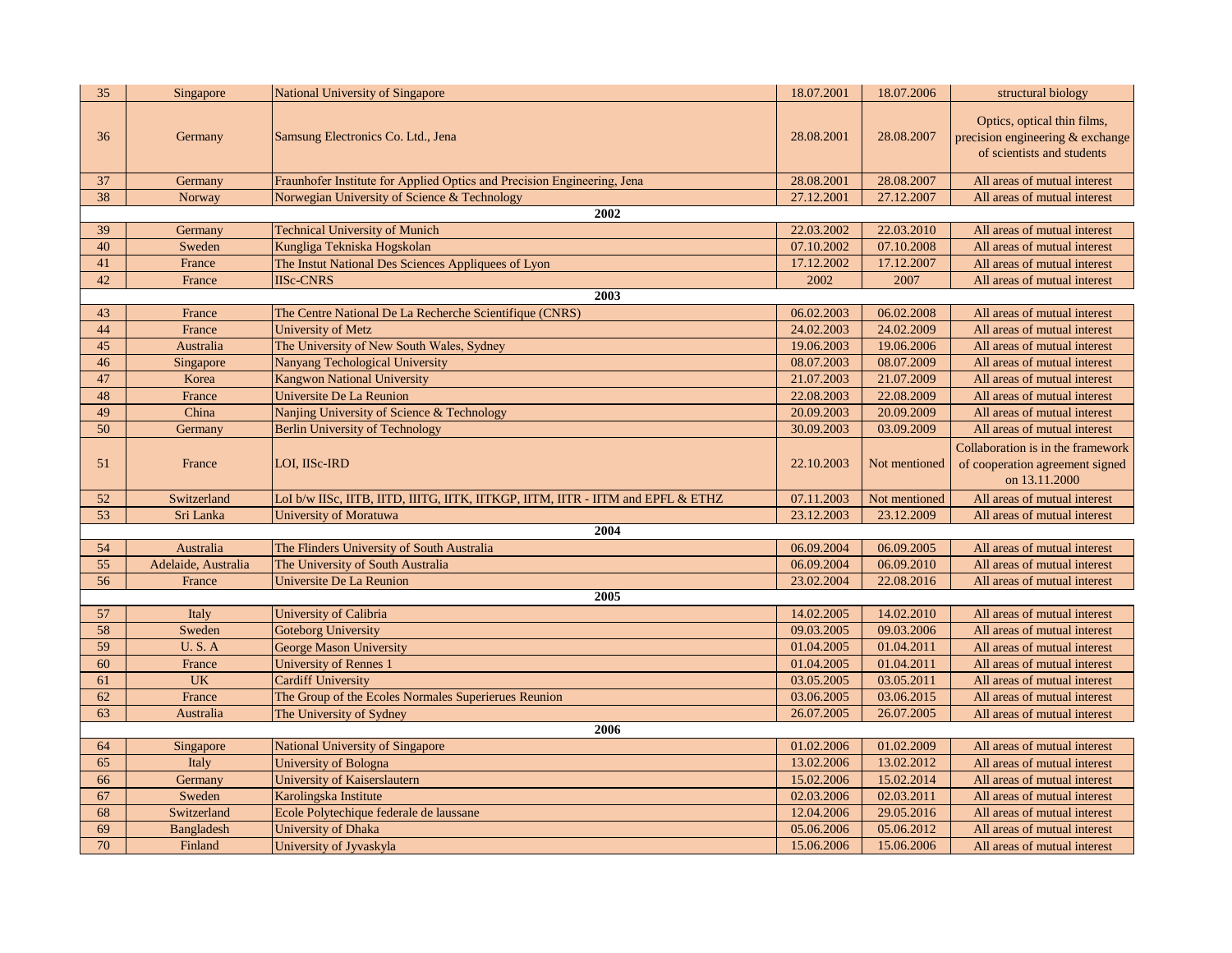| 71   | Sweden                 | Chalmers, Goteborg                                                | 21.06.2006 | 21.06.2016    | All areas of mutual interest                                                                                                                   |  |
|------|------------------------|-------------------------------------------------------------------|------------|---------------|------------------------------------------------------------------------------------------------------------------------------------------------|--|
| 72   | Korea                  | Korea Institute of Science & Technology                           | 23.06.2006 | 23.06.2016    | All areas of mutual interest                                                                                                                   |  |
| 73   |                        | <b>IISc-TWAS-UNESCO</b>                                           | 29.08.2006 | 07.08.2011    | All areas of mutual interest                                                                                                                   |  |
| 74   | <b>Netherlands</b>     | <b>Technical University of Eindhoven</b>                          | 12.09.2006 | 12.09.2012    | All areas of mutual interest                                                                                                                   |  |
| 75   | <b>Belgium</b>         | LoI, Interuniversitair Micro-Electronica Centrum                  | 06.11.2006 | Not mentioned | All areas of mutual interest                                                                                                                   |  |
|      |                        | 2007                                                              |            |               |                                                                                                                                                |  |
| 76   | Berkeley, U.S.A        | University of California                                          | 11.01.2007 | 11.01.2012    | All areas of mutual interest                                                                                                                   |  |
| 77   | Canada                 | <b>McMaster University</b>                                        | 17.01.2007 | 26.11.2012    | All areas of mutual interest                                                                                                                   |  |
| 78   | <b>UK</b>              | <b>University of Manchester</b>                                   | 01.03.2007 | 01.03.2017    | All areas of mutual interest                                                                                                                   |  |
| 79   | Germany                | <b>Technical University of Munich</b>                             | 02.04.2007 | 02.04.2015    | All areas of mutual interest                                                                                                                   |  |
| 80   | <b>U.S.A</b>           | University of Southern California                                 | 23.05.2007 | 23.05.2012    | All areas of mutual interest                                                                                                                   |  |
| 81   | Japan                  | Keio University                                                   | 21.08.2007 | 21.08.2012    | All areas of mutual interest                                                                                                                   |  |
| 82   | Greece                 | National Technical University of Athens                           | 24.09.2007 | 24.09.2017    | All areas of mutual interest                                                                                                                   |  |
| 83   | Japan                  | Nagoya University                                                 | 29.10.2007 | 29.10.2015    | All areas of mutual interest                                                                                                                   |  |
| 84   | Korea                  | Korea Advanced Institute of Science & Technology                  | 26.11.2007 | 26.11.2017    | All areas of mutual interest                                                                                                                   |  |
|      |                        | 2008                                                              |            |               |                                                                                                                                                |  |
| 85   | Canada                 | The University of Alberta                                         | 11.02.2008 | 11.02.2013    | All areas of mutual interest                                                                                                                   |  |
| 86   | England                | University of York                                                | 19.02.2008 | 19.02.2013    | All areas of mutual interest                                                                                                                   |  |
| 87   | France                 | <b>Ecole Centrale Paris</b>                                       | 26.03.2008 | 26.03.2016    | All areas of mutual interest                                                                                                                   |  |
| 88   | Australia              | The University of Melbourne                                       | 26.03.2008 | 26.03.2013    | All areas of mutual interest                                                                                                                   |  |
| 89   | Korea                  | Electronics Telecommunications & Reserach Institute               | 16.07.2008 | 16.07.2015    | All areas of mutual interest                                                                                                                   |  |
| 90   |                        | Indo French Unit for Waste & Water Technologies Indian Consordium | 30.07.2008 | 30.07.2013    | Respond to the needs of research,<br>facilitate the staff mobility<br>between French and Indian<br>institutions & host incoming<br>researchers |  |
| 91   | France                 | Universite Joseph Fourier (Grenoble 1)                            | 17.12.2008 | 17.12.2016    | All areas of mutual interest                                                                                                                   |  |
| 92   | Japan                  | Tohoku University                                                 | 18.12.2008 | 18.12.2018    | All areas of mutual interest                                                                                                                   |  |
|      |                        | 2009                                                              |            |               |                                                                                                                                                |  |
| 93   | France                 | <b>University of Metz</b>                                         | 01.01.2009 | 01.01.2015    | All areas of mutual interest                                                                                                                   |  |
| 94   | Japan                  | Meiji University                                                  | 01.01.2009 | 01.01.2019    | All areas of mutual interest                                                                                                                   |  |
| 95   | Spain                  | The State Agency National Research Council of Spain               | 17.01.2009 | 17.01.2014    | All areas of mutual interest                                                                                                                   |  |
| 96   | Kazakhstan             | India-Kazakhstan                                                  | 14.01.2009 | 18.01.2009    | All areas of mutual interest                                                                                                                   |  |
| 97   | South Africa           | University of Johannesburg                                        | 28.01.2009 | 28.01.2014    | All areas of mutual interest                                                                                                                   |  |
| 98   | <b>UK</b>              | <b>University of Durham</b>                                       | 06.03.2009 | 06.03.2014    | All areas of mutual interest                                                                                                                   |  |
| 99   | The Netherlands        | Delft University of Technology                                    | 22.04.2009 | 22.04.2010    | All areas of mutual interest                                                                                                                   |  |
| 100  | Italy                  | <b>University of Catanzaro</b>                                    | 28.04.2009 | 28.04.2019    | All areas of mutual interest                                                                                                                   |  |
| 101  | <b>USA</b>             | The Board of Regents of The University of Wisconsin Systems       | 04.05.2009 | 04.05.2012    | All areas of mutual interest                                                                                                                   |  |
| 102  | Australia              | The University of New South Wales                                 | 14.07.2009 | 14.07.2017    | All areas of mutual interest                                                                                                                   |  |
| 103  | <b>Israel</b>          | <b>Technion-Israel Institute of Technology</b>                    | 14.08.2009 | 14.08.2019    | All areas of mutual interest                                                                                                                   |  |
| 104  | Australia              | The University of Western Australia                               | 08.09.2009 | 08.09.2014    | All areas of mutual interest                                                                                                                   |  |
| 105  | Korea                  | Korea Institute of Science & Technology                           | 01.09.2009 | 01.09.2019    | All areas of mutual interest                                                                                                                   |  |
| 106  | Taiwan                 | <b>National Tsing Hua University</b>                              | 23.12.2009 | 23.12.2019    | All areas of mutual interest                                                                                                                   |  |
| 2010 |                        |                                                                   |            |               |                                                                                                                                                |  |
| 107  | <b>U.S.A</b>           | <b>University of North Texas</b>                                  | 01.04.2010 | 04.01.2013    | All areas of mutual interest                                                                                                                   |  |
| 108  | Canada                 | Universite Laval, Oubec                                           | 03.02.2010 | 03.02.2016    | All areas of mutual interest                                                                                                                   |  |
| 109  | Santa Cruz, California | The University of California                                      | 08.02.2010 | 08.02.2020    | All areas of mutual interest                                                                                                                   |  |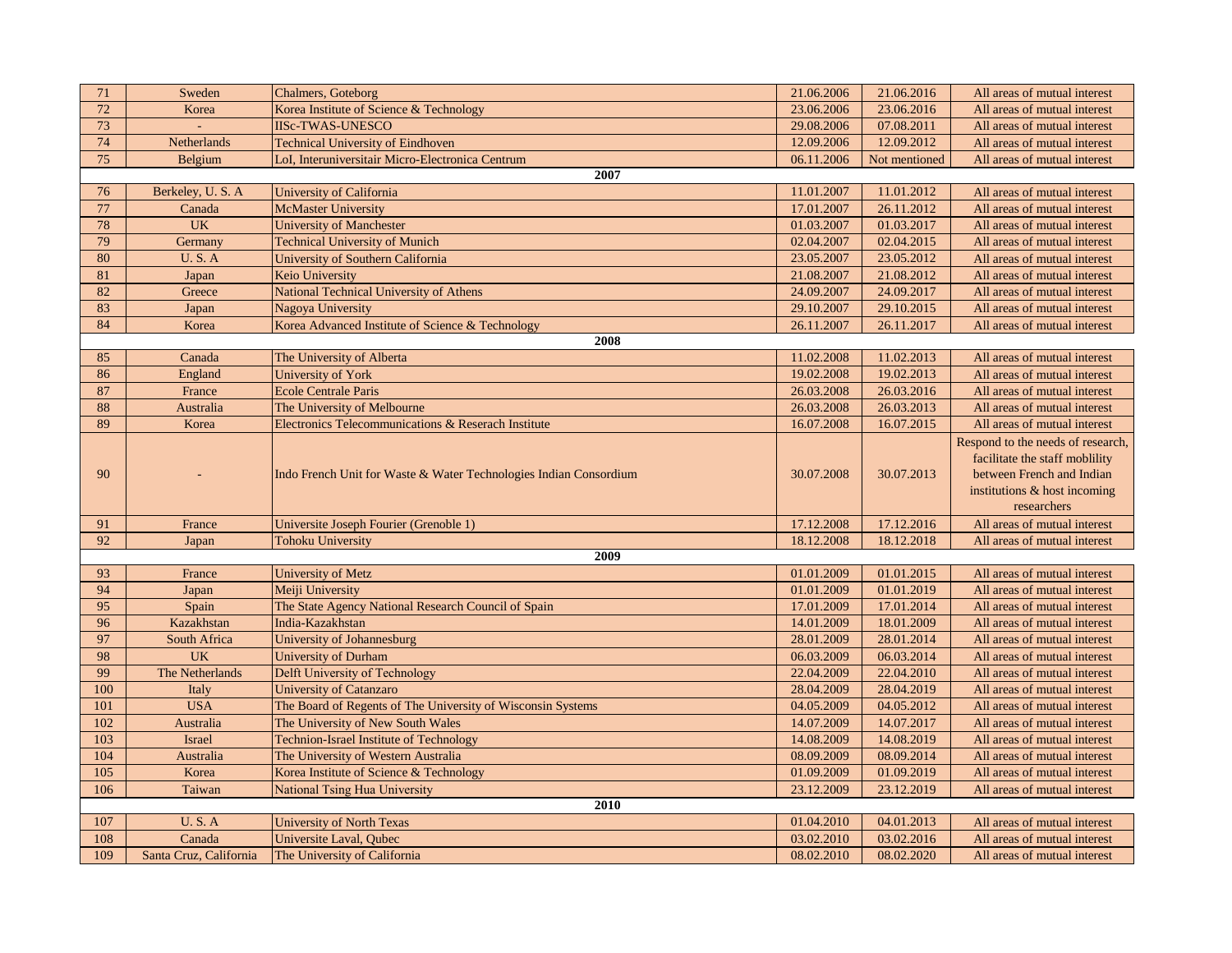| 110  | <b>U.S.A</b>  | The State University of New York               | 03.03.2010 | 03.03.2020                        | All areas of mutual interest |  |  |
|------|---------------|------------------------------------------------|------------|-----------------------------------|------------------------------|--|--|
| 111  | Spain         | <b>University of Barcelona</b>                 | 22.02.2010 | 22.02.2018                        | All areas of mutual interest |  |  |
| 112  | <b>Israel</b> | <b>Technion-Israel Institute of Technology</b> | 25.02.2010 | 25.02.2015                        | All areas of mutual interest |  |  |
| 113  | Ireland       | <b>Dublin City University</b>                  | 15.03.2010 | 15.03.2015                        | All areas of mutual interest |  |  |
| 114  | <b>Israel</b> | <b>Ben Gurion University</b>                   | 07.05.2010 | 07.05.2020                        | All areas of mutual interest |  |  |
| 115  | U.K           | <b>UIniversity of Aberdeen</b>                 | 18.05.2010 | 18.05.2013                        | All areas of mutual interest |  |  |
| 116  | France        | University of Savoie                           | 11.05.2010 | 11.05.2015                        | All areas of mutual interest |  |  |
| 117  | U.K           | University of Edinburgh                        | 04.06.2010 | 04.06.2016                        | All areas of mutual interest |  |  |
| 118  | Canada        | <b>Universite De Montreal</b>                  | 31.05.2010 | 31.05.2015                        | All areas of mutual interest |  |  |
| 119  | <b>U.S.A</b>  | University of Florida                          | 08.06.2010 | 08.06.2015                        | All areas of mutual interest |  |  |
| 120  | France        | Institut De Rescherche Pour De Development     | 05.07.2010 | 05.07.2014                        | All areas of mutual interest |  |  |
| 121  | France        | University of Rennes 1                         | 07.07.2010 | 07.07.2013                        | All areas of mutual interest |  |  |
| 122  | Spain         | The Alliance of 4 Universities of Spain        | 13.09.2010 | 13.09.2016                        | All areas of mutual interest |  |  |
| 123  | <b>U.S.A</b>  | <b>Rice University</b>                         | 14.09.2010 | 14.09.2013                        | All areas of mutual interest |  |  |
| 124  | <b>U.S.A</b>  | University of Southern California              | 15.09.2010 | 15.09.2016                        | All areas of mutual interest |  |  |
| 125  | Canada        | The University of British Columbia             | 01.12.2010 | 01.02.2015                        | All areas of mutual interest |  |  |
| 126  | France        | <b>University Paul Sabateir Toulouse III</b>   | 08.12.2010 | 08.12.2015                        | All areas of mutual interest |  |  |
| 127  | Canada        | The University of Waterloo                     | 20.12.2010 | 20.12.2015                        | All areas of mutual interest |  |  |
| 128  | U.K           | University of Durham                           |            | <b>Signing Date not mentioned</b> | All areas of mutual interest |  |  |
| 2011 |               |                                                |            |                                   |                              |  |  |
| 129  | Canada        | The Governors of the University of Alberta     | 11.02.2011 | 11.02.2016                        | All areas of mutual interest |  |  |
| 130  | <b>USA</b>    | Georgetown University                          | 15.02.2011 | 15.02.2017                        | All areas of mutual interest |  |  |
| 131  | Indonesia     | LoI, FMIPA-FRITA                               | 09.03.2011 | 09.03.2016                        | All areas of mutual interest |  |  |
| 132  | <b>UK</b>     | University of Birmingham                       | 24.03.2011 | 24.03.2016                        | All areas of mutual interest |  |  |
| 133  | Italy         | Sincrotrone Trieste S.C.p.A                    | 28.03.2011 | 28.03.2014                        | All areas of mutual interest |  |  |
| 134  | Sweden        | <b>KTH Royal Institute of Technology</b>       | 06.05.2011 | 06.05.2016                        | All areas of mutual interest |  |  |
| 135  | Nigeria       | <b>Federal University of Techology</b>         | 13.05.2011 | 13.05.2017                        | All areas of mutual interest |  |  |
| 136  | <b>UK</b>     | Diamond Light Source Ltd.                      | 10.06.2011 | 10.06.2017                        | All areas of mutual interest |  |  |
| 137  | Japan         | The University of Tokyo                        | 10.06.2011 | 10.06.2016                        | All areas of mutual interest |  |  |
| 138  | Netherlands   | Delft University of Technology                 | 06.09.2011 | 06.09.2016                        | All areas of mutual interest |  |  |
| 139  | <b>UK</b>     | University of Exeter                           | 16.11.2011 | 16.11.2014                        | All areas of mutual interest |  |  |
| 140  | Spain         | <b>University of Madrid (Faculty Exchange)</b> | 26.12.2011 | 26.12.2014                        | All areas of mutual interest |  |  |
| 2012 |               |                                                |            |                                   |                              |  |  |
| 141  | U.K           | University of Oxford                           | 02.01.2012 | 02.01.2017                        | All areas of mutual interest |  |  |
| 142  | Spain         | University of Madrid (Student Exchange)        | 16.01.2012 | 26.12.2017                        | All areas of mutual interest |  |  |
| 143  | Fracne        | <b>GEM, Institute Telecom</b>                  | 18.01.2012 | 18.01.2017                        | All areas of mutual interest |  |  |
| 144  | Spain         | Pompeu Fabra University, Barcelona             | 19.01.2012 | 19.01.2017                        | All areas of mutual interest |  |  |
| 145  | Australia     | <b>University of Queensland</b>                | 19.01.2012 | 20.01.2017                        | All areas of mutual interest |  |  |
| 146  | Canada        | <b>Carleton University</b>                     | 15.02.2012 | 15.02.2015                        | All areas of mutual interest |  |  |
| 147  | Australia     | Queensland University of Technology            | 15.03.2012 | 15.03.2017                        | All areas of mutual interest |  |  |
| 148  | Ireland       | University of Dublin                           | 22.03.2012 | 22.03.2015                        | All areas of mutual interest |  |  |
| 149  | Poungyang     | DGSIT, The Republic of Korea                   | 01.05.2012 | 01.05.2017                        | All areas of mutual interest |  |  |
| 150  | Germany       | <b>Techical University of Munich</b>           | 11.06.2012 | 11.06.2012                        | All areas of mutual interest |  |  |
| 151  | France        | <b>IFMO Global Mobility Monitor Network</b>    | 25.06.2012 | 25.06.2017                        | All areas of mutual interest |  |  |
| 152  | Australia     | University of Technology Sydney                | 03.07.2012 | 03.07.2017                        | All areas of mutual interest |  |  |
| 153  | Taiwan        | <b>National Central University</b>             | 12.07.2012 | 12.07.2017                        | All areas of mutual interest |  |  |
| 154  | New Zealand   | University of Auckland                         | 30.07.2012 | 30.07.2017                        | All areas of mutual interest |  |  |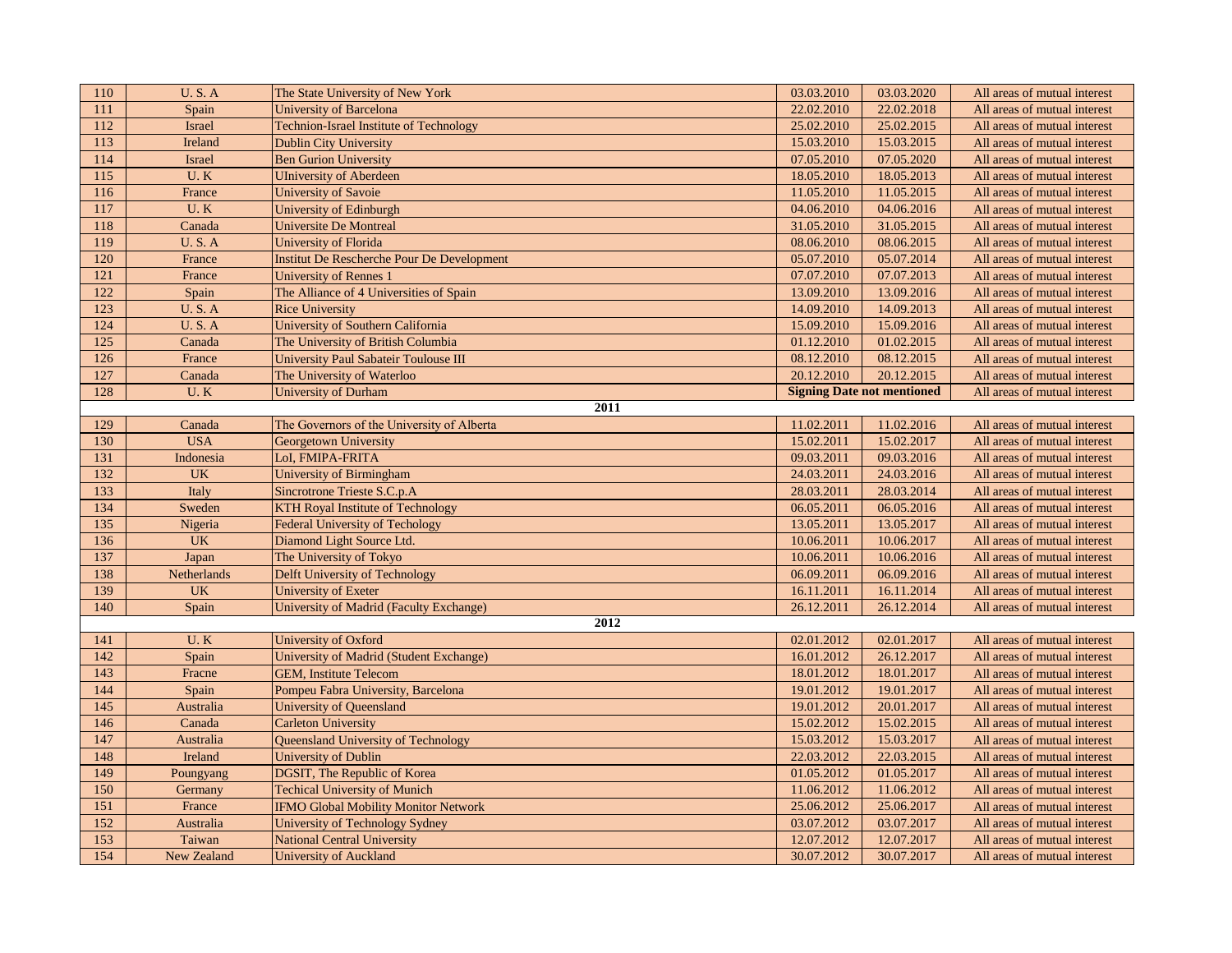| 155  | Germany                | Julius-Maxilimilus-Universtat-Wurzburg                    | 20.09.2012 | 20.09.2018 | All areas of mutual interest |
|------|------------------------|-----------------------------------------------------------|------------|------------|------------------------------|
| 156  | Reykjavik              | University of Iceland                                     | 01.10.2012 | 01.10.2018 | All areas of mutual interest |
| 157  | Germany                | <b>RWTH Aachen University</b>                             | 02.11.2012 | 02.11.2017 | All areas of mutual interest |
| 158  | <b>Denmark</b>         | University of Copenhegen                                  | 18.12.2012 | 18.12.2017 | All areas of mutual interest |
| 159  | Australia              | <b>Deakin University</b>                                  | 2012       | 2018       | All areas of mutual interest |
|      |                        | 2013                                                      |            |            |                              |
| 160  | France                 | IISc-CEFIPRA-CNRS-ENS-EP-INRIA-UNS-UPS                    | 14.01.2013 | 14.04.2017 | All areas of mutual interest |
| 161  | Australia              | Royal Melbourne Institute of Technology                   | 31.01.2013 | 31.01.2018 | All areas of mutual interest |
| 162  | France                 | Centre National De La Researche Scientifique (CNRS)       | 14.02.2013 | 14.02.2017 | All areas of mutual interest |
| 163  | Netherlands            | Delft University of Technology                            | 18.02.2013 | 18.02.2018 | All areas of mutual interest |
| 164  | France                 | Universit of Lyon                                         | 20.02.2013 | 20.02.2018 | All areas of mutual interest |
| 165  | Denmark                | <b>Technical Unviersity of Denmark</b>                    | 29.05.2013 | 29.05.2015 | All areas of mutual interest |
| 166  | England                | The University of York                                    | 04.06.2013 | 04.06.2018 | All areas of mutual interest |
| 167  | Australia              | <b>University of Melbourne</b>                            | 17.06.2013 | 17.06.2018 | All areas of mutual interest |
| 168  | Canada                 | <b>University of Torronto</b>                             | 17.07.2013 | 17.07.2018 | All areas of mutual interest |
| 169  | Bavaria                | <b>LOI, University of Bayreuth</b>                        | 07.08.2013 | 07.08.2018 | All areas of mutual interest |
| 170  | <b>U.S.A</b>           | <b>University of Texas</b>                                | 21.08.2013 | 21.08.2018 | All areas of mutual interest |
| 171  | Japan                  | <b>Shimane University</b>                                 | 05.11.2013 | 05.11.2018 | All areas of mutual interest |
| 172  | Waltham, Masachussetts | <b>Brandeis University</b>                                | 12.12.2013 | 12.12.2019 | All areas of mutual interest |
|      |                        | 2014                                                      |            |            |                              |
| 173  | France                 | CNRS-UNISTRA-ENSI-UCBN                                    | 24.02.2014 | 24.02.2018 | All areas of mutual interest |
| 174  | Italy                  | <b>University of Parma</b>                                | 28.05.2014 | 28.05.2019 | All areas of mutual interest |
| 175  | Canada                 | The University of Alberta                                 | 23.06.2014 | 02.06.2019 | All areas of mutual interest |
| 176  | U.K                    | University of Cambridge                                   | 13.06.2014 | 1306.2017  | All areas of mutual interest |
| 177  | Italy                  | Alma Mater Studiorum University of Bologna                | 17.09.2014 | 17.09.2019 | All areas of mutual interest |
| 178  | Cairo, Egypt           | <b>Egyptian Petroleum Research Institute</b>              | 26.09.2014 | 26.09.2017 | All areas of mutual interest |
| 179  | U.K                    | The NERC Centre for Ecology & Hydrology                   | 01.10.2014 | 01.10.2019 | All areas of mutual interest |
| 180  | Germany                | Julius-Maxilimilus-Universtat-Wurzburg                    | 27.11.2014 | 27.11.2020 | All areas of mutual interest |
| 181  | Japan                  | <b>Tohoku University</b>                                  | 01.12.2014 | 01.12.2019 | All areas of mutual interest |
| 182  | Hsinchu, Taiwan        | <b>National Tsing Hua University</b>                      | 01.12.2014 | 01.12.2019 | All areas of mutual interest |
|      |                        | 2015                                                      |            |            |                              |
| 183  | Japan                  | Japan Adavanced Institute of Science and Technology       | 13.01.2015 | 13.01.2020 | All areas of mutual interest |
| 184  | <b>USA</b>             | The Centre for Sensorimeter and Engineering, Washington   | 03.02.2015 | 03.02.2019 | All areas of mutual interest |
| 185  | <b>USA</b>             | Larvol group of company                                   | 23.02.2015 | 23.02.2018 | Women in Science Scholarship |
| 186  | <b>USA</b>             | University of Florida                                     | 28.06.2015 | 28.06.2020 | All areas of mutual interest |
| 187  | <b>Denmark</b>         | Technical University of Denmark (Biotechnology agreement) | 09.07.2015 | 01.12.2019 | All areas of mutual interest |
| 188  | <b>Denmark</b>         | <b>Technical University of Denmark</b>                    | 09.07.2015 | 01.12.2019 | All areas of mutual interest |
| 189  | <b>UK</b>              | <b>James Hutton Institute</b>                             | 21.10.2015 | 21.10.2020 | All areas of mutual interest |
| 190  | France                 | CNRS, Telecom Bretagne, UBO, UBS, ENIB and ENSTA          | 30.10.2015 | 30.10.2020 | All areas of mutual interest |
| 191  | France                 | Thales India Pvt. Ltd.,                                   | 30.10.2015 | 30.10.2020 | All areas of mutual interest |
| 192  | Netherlands            | <b>Delft University of Technology</b>                     | 26.11.2015 | 26.11.2020 | All areas of mutual interest |
| 2016 |                        |                                                           |            |            |                              |
| 193  | <b>UK</b>              | University of Edinburgh                                   | 12.02.2016 | 12.02.2019 | All areas of mutual interest |
| 194  | Italy                  | <b>University of Parma</b>                                | 23.02.2016 | 23.03.2019 | All areas of mutual interest |
| 195  | France                 | <b>University of Strasbourg</b>                           | 26.10.2016 | 26.10.2017 | All areas of mutual interest |
|      |                        | 2017                                                      |            |            |                              |
| 196  | Korea                  | <b>Asian Reserach Network</b>                             | 16.11.2017 | 16.11.2020 | All areas of mutual interest |